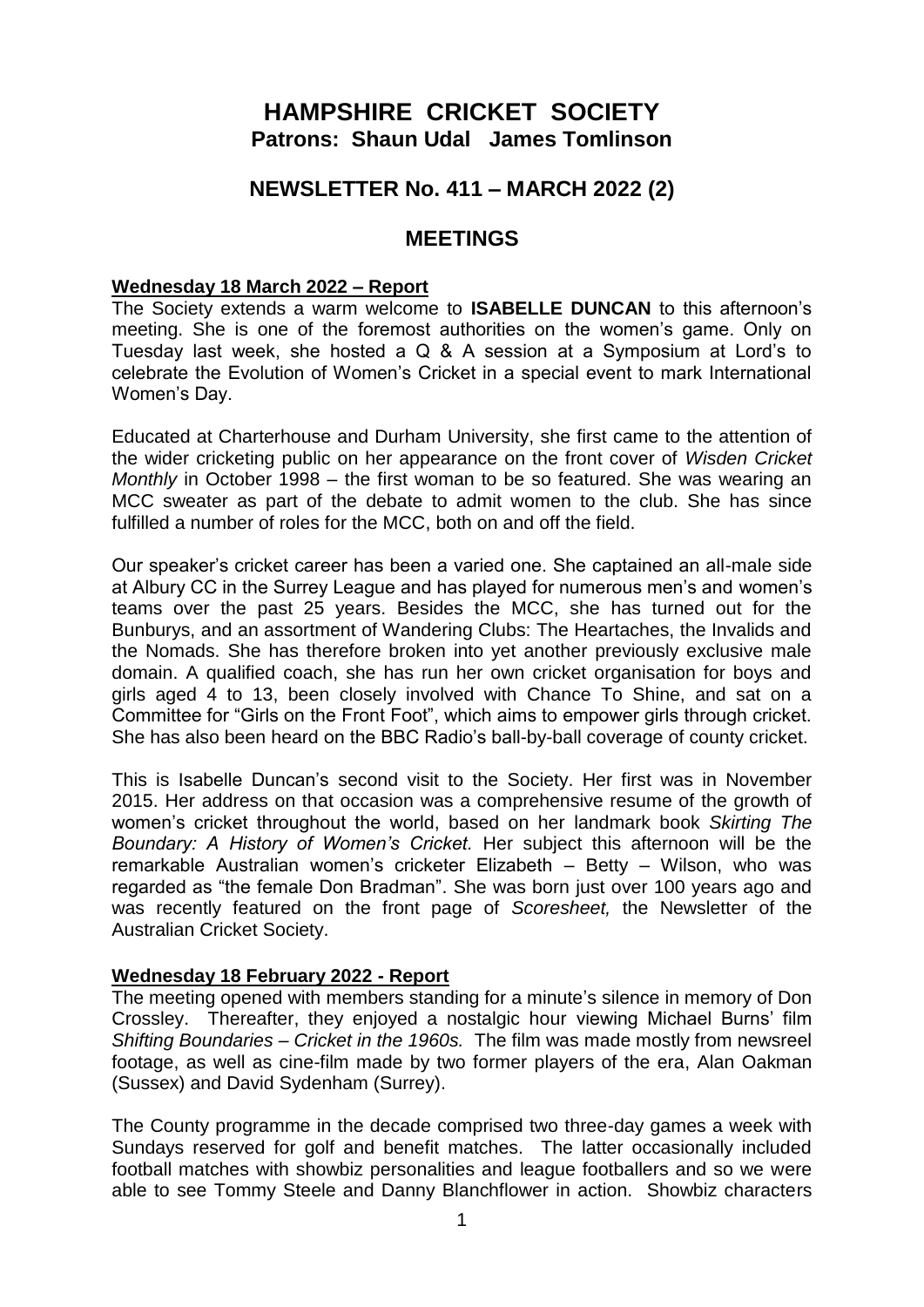who played cricket included comedians Norman Wisdom and Bernard Bresslaw. Matches were also played by Oxford and Cambridge Universities (there was rare footage of players emerging from the old pavilion at Fenner's); public schools played at Lord's. Country House cricket was still prevalent. There was still a romanticism attached to village cricket. Another feature was Counties' Spring coaching sessions. There were also official overseas tours and private tours, particularly to the West Indies. We saw clips of Tom Graveney and Frank Worrell.

Film of Stradey Park, Llanelli, St. Helen's at Swansea, Ashby-de-la-Zouch, Lydney, Hastings, Bradford and Clacton-on-Sea were reminders of the prolific use of outgrounds. Chesterfield and Guildford thankfully still remain. Essex used many grounds and provided a double-decker bus for use as the ladies' toilet!

The season's first matches hosting the tourists were played at Arundel (one day) and Worcester. We saw the great West Indies side of 1963 and the Australians of 1968 file into view. Trent Bridge operated the first electronic scoreboard which was operated by the legendary Bill Voce.

The throwing controversy was a feature of the early 1960's. The Griffin incident at Lord's in 1960 was covered extensively, via interviews with Geoff Griffin himself and the South African captain Jackie McGlew. Griffin was no balled twice in two different matches on the same day; once for throwing in the test and again in a "beer match", when the test had finished earlier. On the latter occasion, he was no-balled for failing to notify the umpire, Sid Buller, that he was switching to bowling underarm. The poor man was totally humiliated. The film then switched to Alec Bedser being used as a model for a legal action at Alf Gover's Indoor School in Wandsworth.

That great test match at Lord's against the West Indies in 1963, was also covered. We saw Colin Cowdrey receiving the sickening blow on his arm from a ball by Wes Hall, which meant he had to retire hurt; Brian Close's bravery; the race to the bowling end between two 39 year olds - Derek Shackleton and Worrell, which the latter won to effect a run out ("Shack" reacted late to David Allen's call as the ball went through to wicketkeeper Deryck Murray), and Allen blocking the last ball from Hall, with Cowdrey, arm in plaster, at the non-striker's end. Members of each team were later presented with a medallion. In the following season, Worrell was in the press box at Hove, accompanied by Hampshire's Secretary, Desmond Eagar, as Ted Dexter made a century against the Australians. There were several shots of The Queen being presented to test teams at Lord's.

Others to be featured were Reg Simpson, Fred Trueman taking his 300<sup>th</sup> test wicket, Sonny Ramadhin bowling for Lancashire at Liverpool, the incomparable Garfield Sobers with bat and ball, Richie Benaud, John Edrich, Micky Stewart, Ken Barrington impersonating WG Grace, Ray llingworth and David Sheppard. Two non-cricketers shown, having a picnic, presumably at Hove, were the playwright Terence Rattigan (whom we also saw on film opening the innings with one of the Rothschilds for Harrow against Eton at Lord's in 1924) and that fine writer/poet Alan Ross. Mention was also made of the last Gentleman v Players match at Lord's in 1962.

It was indeed a decade of changes in society. The opening of the film showed holiday makers wearing coats and mackintoshes in deckchairs at Blackpool. Soon afterwards, we saw The Beatles, Carnaby Street, and Twiggy. How quickly things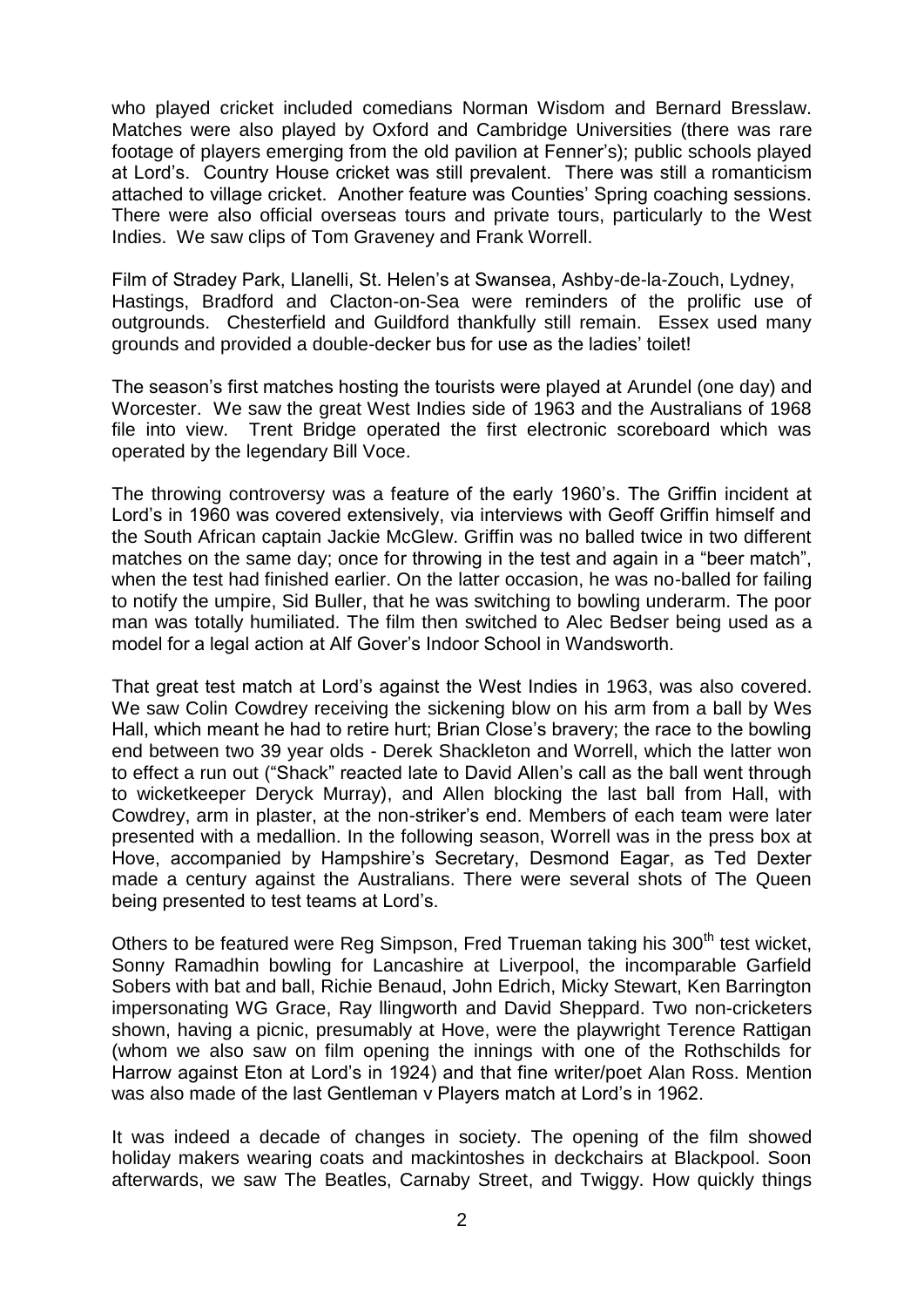moved on. We also saw Ted Dexter on the General Election campaign trail in Cardiff in 1964 and Fred Titmus serving in his sweet shop.

Disturbingly, we learned of racist comments directed by the Surrey team towards the 1963 West Indians. Understandably Worrell and Sobers were very upset. None of our audience were aware of the incident, but in the debate afterwards, some were aware of racist attitudes at the time, and the editor certainly came across the issue on the cricket field in the mid-sixties.

For those who love artistry and imagination in sport, perhaps the highlight was not related to cricket but Richard Sharp's dazzling try for England against Scotland in that pivotal year of 1963, when he left half of the opposition in his wake as he weaved, feinted and dummied his way to the line.

At the end of the film, there was a wide – ranging and hugely enjoyable discussion as members exchanged their own memories of cricket in the 1960's. What wasn't mentioned in the film, were Hampshire's first championship in 1961 and Worcestershire's inaugural two titles in 1964 and 1965.

### **MORE ON RACISM**

There is a revealing interview in this month's *The Cricketer* magazine with Andy Roberts. He said that in his first three years in the County game between 1973 and 1975, "I never thought I was black - nobody said anything to me about my colour". He never heard a racist remark. The first time he encountered racism was on the West Indian tour of 1966, "when the floodgates opened".

## **A DAY AT THE CRICKET**

The Committee has been investigating the feasibility of resuming the Society's Day at the Cricket. However, we have been quoted £78 each for such an event. Given this sum is double the pre-Covid price and as most Society members will also be Hampshire members, and therefore will already have been paying for a day's play, it has been decided, regrettably, not to pursue the matter further.

### **JOHN WOODCOCK MEMORIAL SERVICE**

A Memorial Service is being held for John Woodcock at his former school, St.Edward's, Oxford on Saturday 4 June. The memorial service will be held in the morning, followed by a cricket match between a "John Woodcock XI" and a "Martyrs President's XI" (old boys) in the afternoon. John attended the school from 1940 until 1945 and remained an influential and active supporter of the school, on and off the cricket field, for the rest of his life.

### **Skerryvore Writes:**

## **WHAT DOES THE COMING SEASON HOLD? A PERSONAL VIEW.**

Does the traditional game have a future? In September 2017 John Symons the then Editor of the News Bulletin of the Cricket Society stated that he was seriously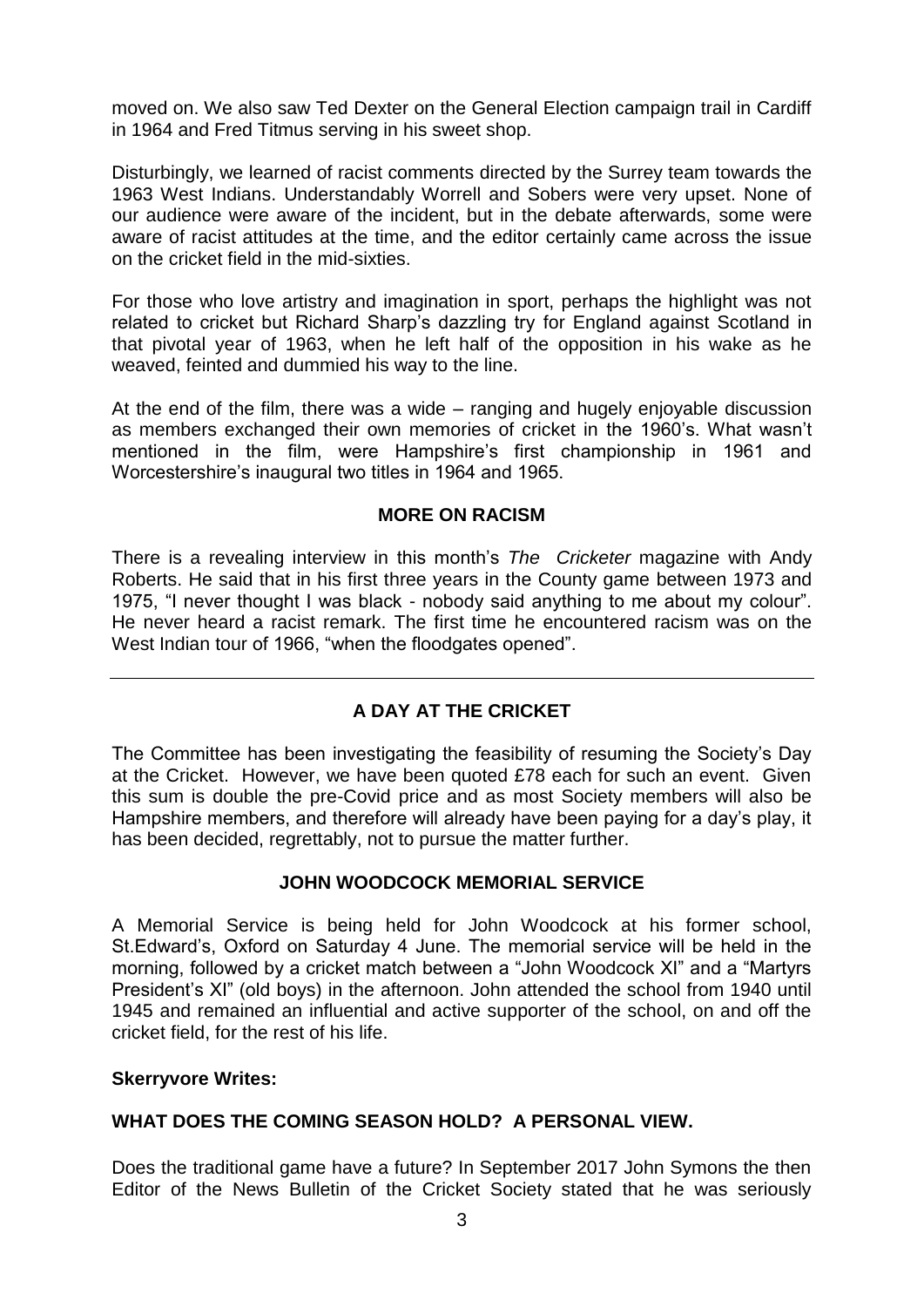concerned that the game as we know it is slipping away from us and there seems to be nothing that we can do about it. For many, this continues to be a disturbing question which remains relevant now, and perhaps more so.

Let us consider the schedule for first class cricket for the coming season. It offers a slight improvement on the shambolic one of last season; however nine Championship games are still taking place in April, May and September. Whether this will help the development of the Test team is questionable. It is very difficult for groundsmen to produce good wickets during April, and this can very much depend on the weather. If there is a dry early Spring then this can help in producing wickets suitable for Championship cricket, which then offers the chance of bringing spinners into the game particularly in the second innings.

The basic problem in my view with the schedule is that four competitions is one too many. There is so much cricket that wickets produced in September for the final Championship games are tired and in many cases not fit for purpose. At The Ageas this is a particular problem for the groundsman, however good he is, with the amount of games played there during the season, involving as it does, the men, the women, The Hundred and International fixtures. The importance given to Championship cricket has been diminished in recent years not least as a result of the introduction of The Hundred. It is Championship cricket that will produce players equipped to compete and make their mark in the Test arena. The inevitable disaster that occurred in Australia in December and January demonstrates that there is a long and difficult road ahead for real improvement in the performance of the Test team. It has to be recognised the income generated from the white ball game keeps the first class game afloat financially. Nevertheless, the game is possibly at a crossroads in its history. This has been said before, but this time it does somehow feel and seem different.

What then are the prospects for Hampshire for the forthcoming season? The first Division of the Championship can be anticipated to be fiercely competitive with potentially little to choose between many of the teams. Hampshire have a good allround squad. Two or three of the batsmen have to do well. I think it is a big season for Joe Weatherley and Tom Alsop to bring their obvious talent to the fore. It is difficult at the top of the order, and exposes technique particularly. I think that Ben Brown is a terrific signing for a Championship challenge adding ballast to the batting particularly following any early collapse. With Sussex he demonstrated that he has a sound technique with an ability to score heavily when set. He is also a fine wicketkeeper so it will be interesting to see if he is used in this role in the Championship side. Fingers crossed it just might be our season. A solid start is needed. With regard to the Vitality Blast T20 competition you never know what you are going to get. There is plenty of talent in the squad, strengthened by the acquisition of Ross Whiteley from Worcestershire, and the recent announcement that Ben McDermott a talented Australian batsman in the shorter form of the game has also been signed. There is every reason to look for a serious challenge. The 50 over competition will be the same as last season and some enjoyable all day games can be anticipated, including one on the Isle of Wight.

It looks as if we may see the return of Aneurin Donald to the fray. We wish him well following his horrendous injury, and it has proved to be a long and difficult struggle to regain full fitness. Tom Prest has this winter had the honour of captaining the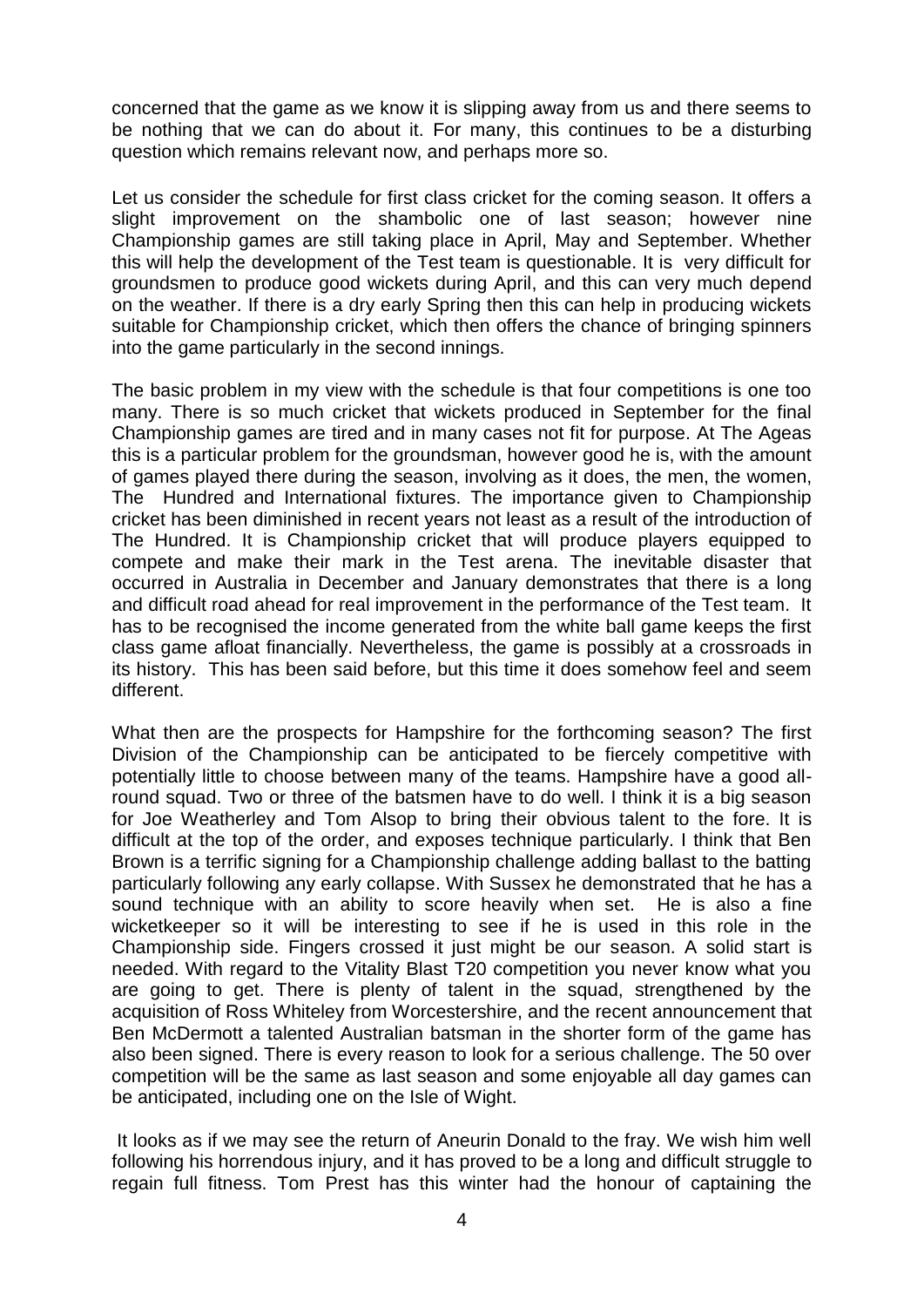England Under 19 team in their World Cup campaign in the West Indies, and reaching the final. He is a tremendous prospect and let us hope that his batting continues to flourish. He looks to have the potential to be the best batting prospect produced by Hampshire since James Vince. Let us hope so, and see him develop over the next season or two into a top class player.

Anyway, enjoy the season, and hope for lovely weather to go with it.

# **ANOTHER HAMPSHIRE SIGNING**

Hampshire have signed the Australian batsman, **BEN McDERMOTT,** aged 27, for the coming season's t20 Blast campaign. He is an opening batter and therefore seems to be a like-for-like replacement for D'Arcy Short. Unlike his predecessor, however, he bats right-handed and does not have any bowling credentials.

Born in Caboolture, Queensland on 12 December 1994, BENJAMIN REGINALD McDERMOTT is the son of the former Australian fast bowler, Craig McDermott, who played in 71 tests and toured England in 1985 and 1993. His brother, Alistair, enjoyed a brief career before succumbing to a series of injuries.

Ben made his debut in state cricket for the Brisbane Heat in the Big Bash League in January 2014. He played his sole first-class match for Queensland in October of the same year. He then moved to Melbourne for a year before finding a more permanent home in Tasmania. He seems to have moved his batting up a notch this winter, by scoring two centuries and two fifties for Hobart Hurricanes in the BBL. Earlier in his career, he hammered 114 off just 52 for the Hurricanes against Melbourne Renegades at the Etihed Stadium, one of the fasted hundreds ever scored in the BBL.

He originally played for Australia in t20 international matches in October 2018. He featured in their five matches against Sri Lanka in February, making his best score of 53 at Sydney in the first game. Thereafter, he made double figures only once. He has played in 22 t20 internationals scoring 247 runs (avge 14.52). It must be hoped that he can reproduce his winter Big Bash form in this summer's t20 Blast.

# **TOM PREST**

The Society congratulates Tom Prest on leading England to the ICC World Cup under-19 Final in Antigua. Though they lost to India by four wickets, it was a creditable performance. India have been dominant in the competition for years, and, by dint of population, are likely to remain so in the future. Throughout the competition, he led his side astutely and in the group stage, scored 154 not out against the UAE Under-19s at Warner Park, Basseterre, St. Kitts. Unfortunately, in the final, he was dismissed without scoring.

# **SONNY RAMADHIN**

Sonny Ramadhin died on 27 February. He was the last surviving member of the West Indian team that won both their first Test series in England in 1950, and who played in that match against Hampshire at the County Ground in the same year,